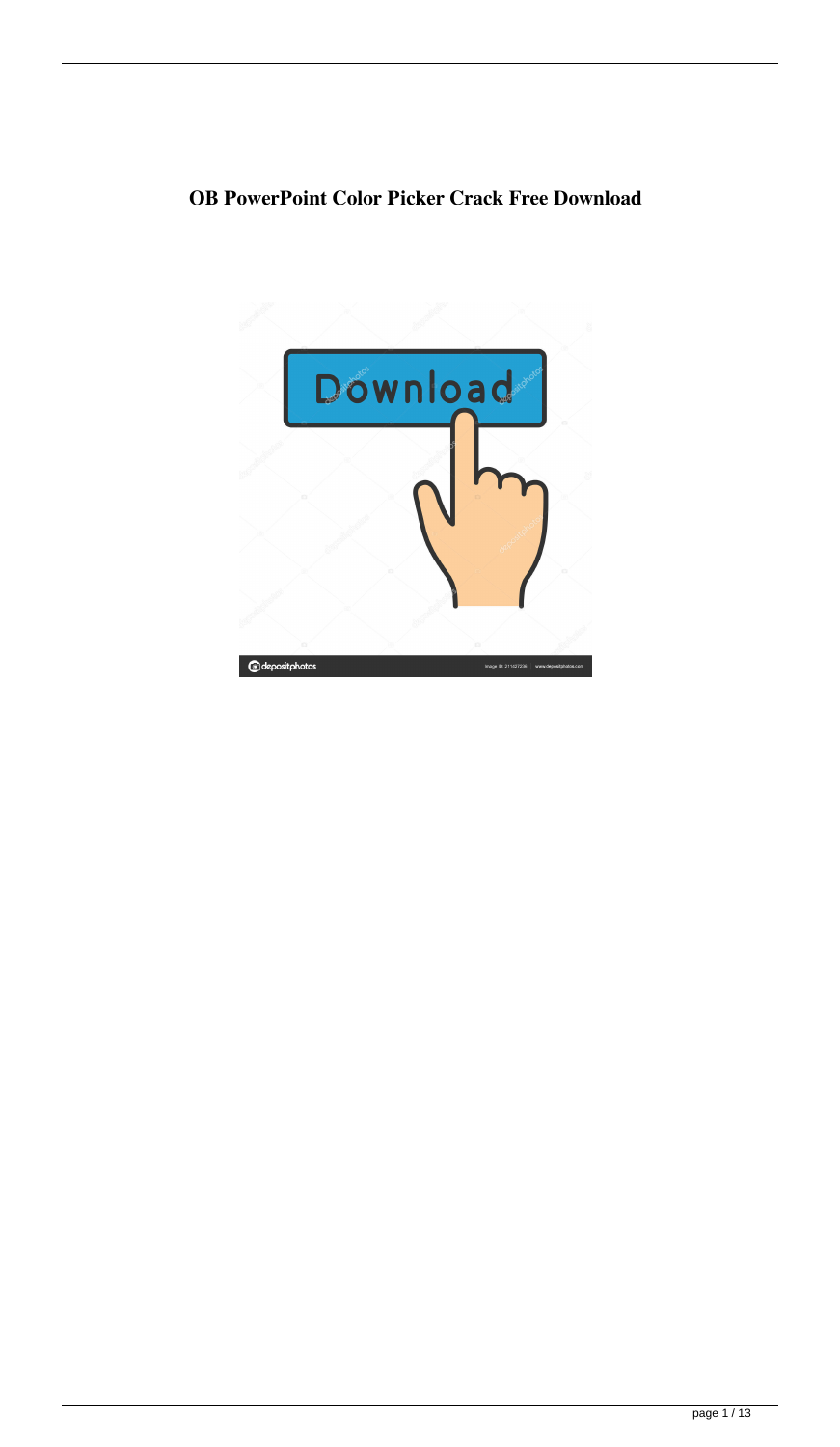**OB PowerPoint Color Picker Crack Free For PC**

 OB Color Picker enables you to customize the colors of your slideshow presentations. With the added ability to use a graphical image of your choice as the magnifying glass, you will never have to go back to a document to select a specific color again! OB Color Picker Features: \* Ability to use graphical image of your choice as the magnifying glass \* Magnification area next to mouseover point for easier selection of colors \* Switch to any open window without having to exit the PowerPoint application OB Color Picker How to Install: When using the OB Color Picker you will need to set the reference color first. Note: The reference color can be entered manually (Ctrl+O). The reference color can also be automatically set by: Now you can start color selection with OB Color Picker! To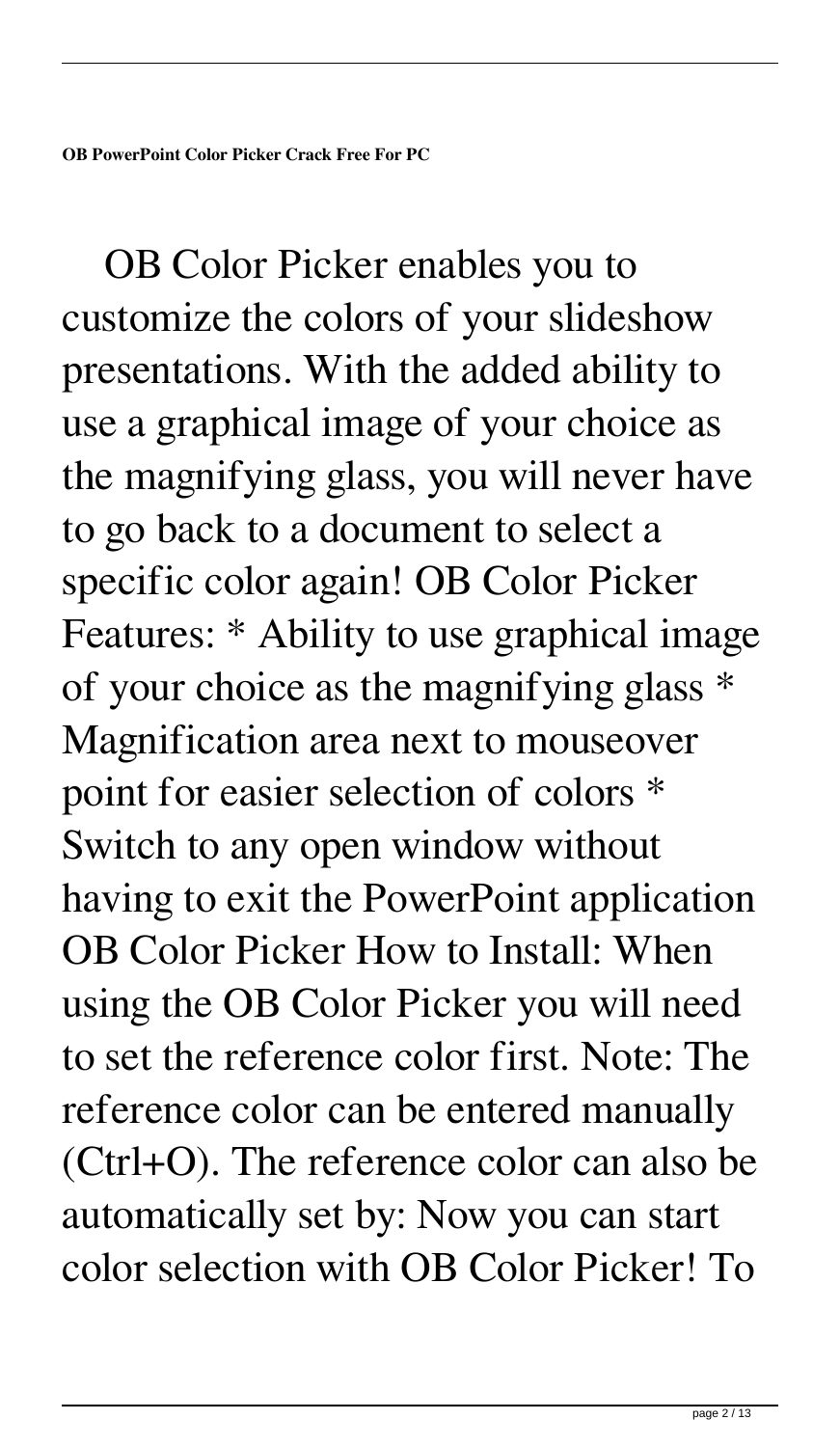use OB Color Picker: Open a PowerPoint presentation. Turn on OB Color Picker by clicking on the button: "Color Picker" (A). Click on the "Show Magnification Area" button (B). Mouseover over the desired color. Pressing the "Activate" button will cause the color of your slide to change. To return to the original color: Press the "Deactivate" button. Note: The OB Color Picker comes with a default image set as the "Magnification Area". You can change the "Magnification Area" to any image on your hard drive. For more information on OB Color Picker, please see the following articles: Managing Colors in PowerPoint OB Color Picker Key Features Exclusive OB Color Picker User Guide OB Color Picker Support Pages: The following pages provide detailed support on: How to install How to use How to customize Tips for using Templates \*For more details or support, please refer to the OB Color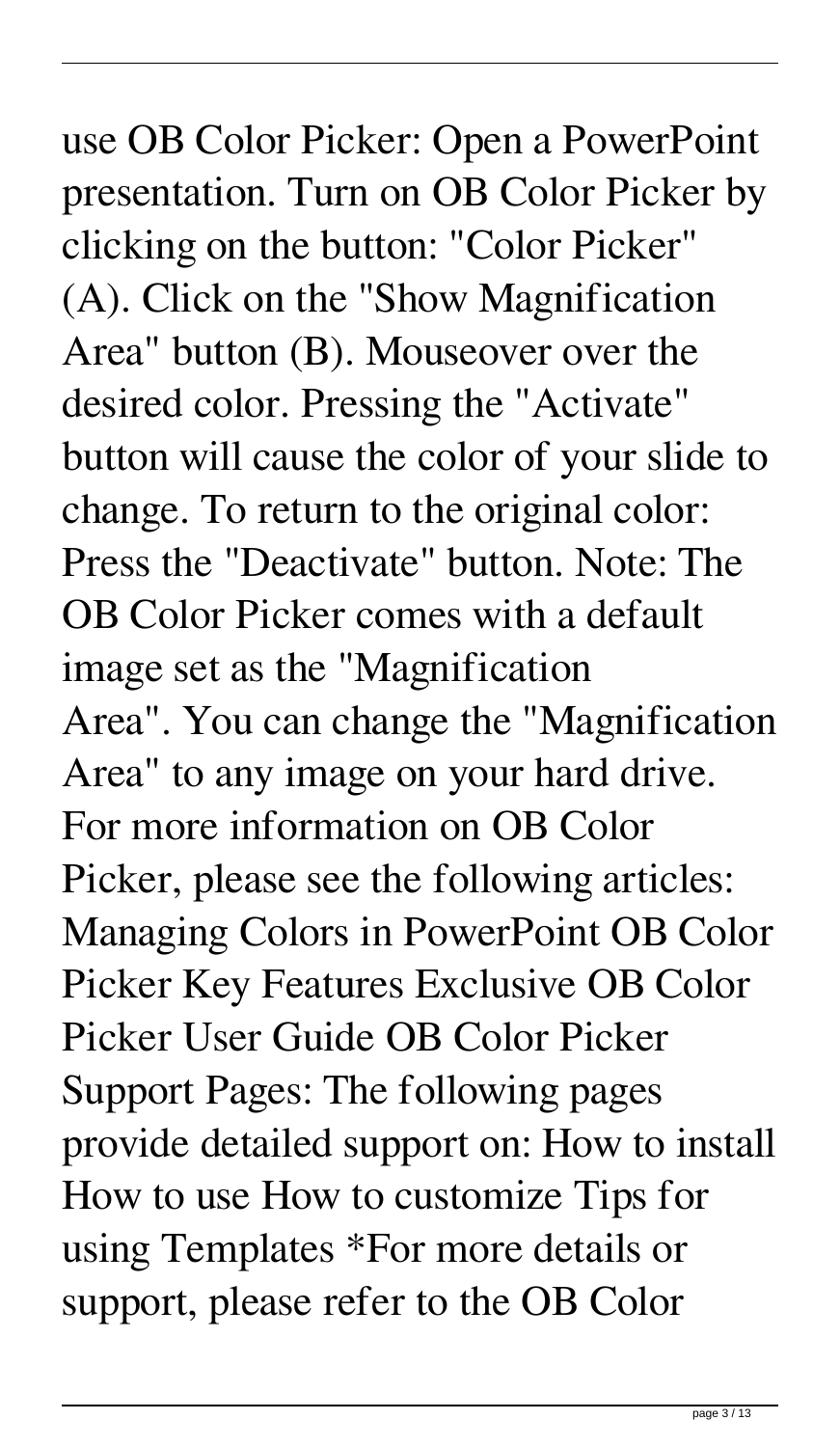Picker Support and User Guide provided by the publisher on the following link: OB Color Picker user guide \*OB Color Picker installed successfully! For more information or troubleshooting, please refer to the following links: How to customize colors

**OB PowerPoint Color Picker Crack Download**

\* Color Picker allows you to customize the colors used in your presentations, allowing you to quickly and easily change the colors of the objects in your slide show. \* Using this PowerPoint add-in, you can easily use any PowerPoint slide as a color selection control in your PowerPoint presentation. \* You can define the color of a PowerPoint slide object such as borders, fill color, font color, type face, shapes and pictures, and even highlight objects. \* Use the Zoom Function to easily switch to any open PowerPoint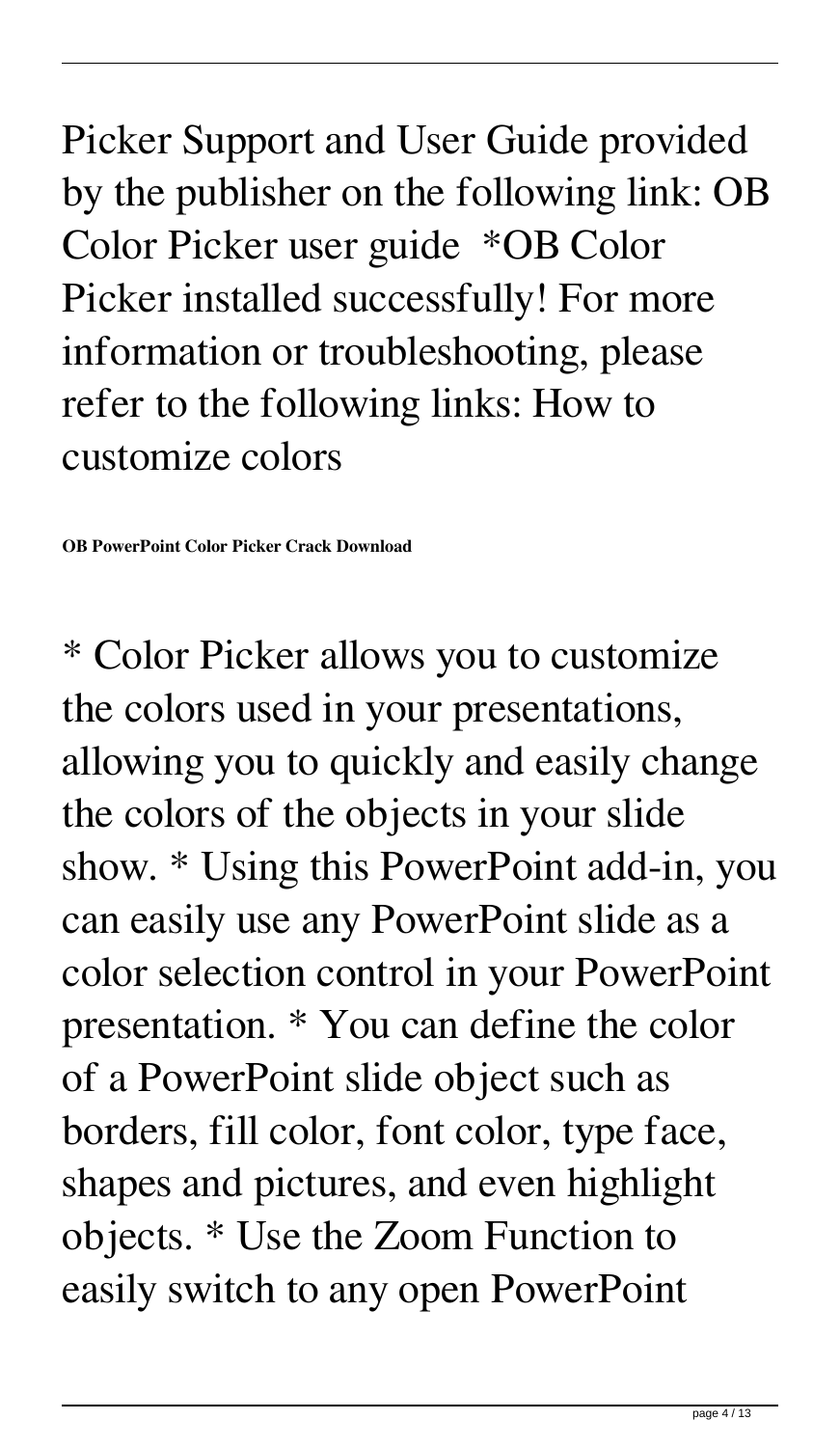window. \* The PowerPoint slide object must be a shape or picture in order for this PowerPoint add-in to work. Distribution Agreement: 1. You may distribute this licensed product to only your own end users. 2. To get the license keys you need to install and use this program in your workstation, at this time the license key is just for personal use. Support Policy: If you have any problem with this PowerPoint add-in or you need a technical support, please feel free to contact us for help: dahaiyuesupport@hotmail.com. We will try our best to support you.Flume - The Cinematic 'Ridley' Flume - On Stage Australia Flume - My Own Prison Flume - The Cinematic 'Like A Rocket' (Re-Remix) Flume - No Mythologies (Official Video) Flume - Higher Ground Flume - Drive Flume - Ain't Got Time Flume - Overthinking (Alternate Video) Flume - Situations Flume - The Cinematic 'Nikel'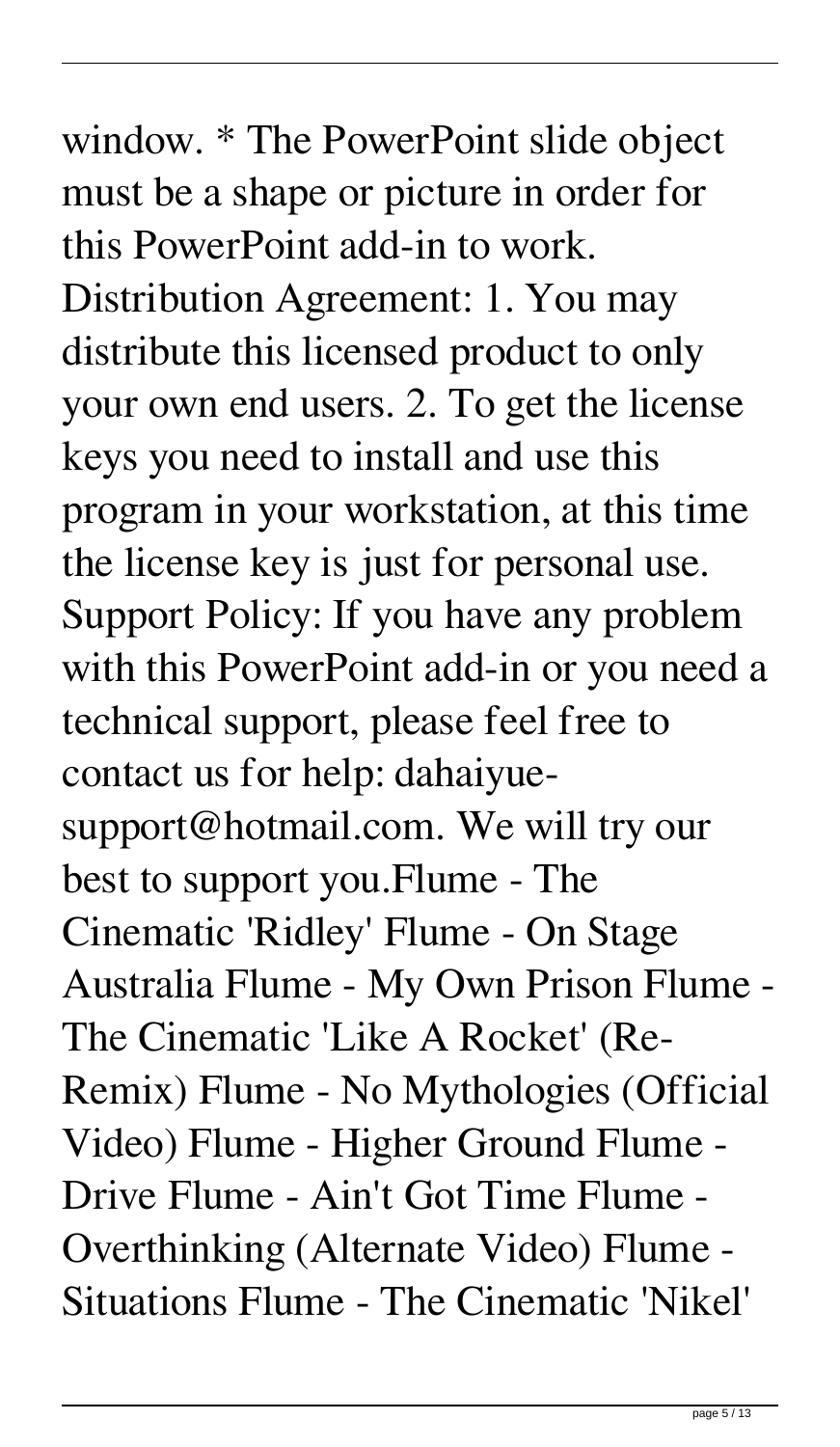(Re-Remix) Flume - Pop Shit Flume - Forget (Official Video) Flume - All (Official Video) Flume - One Day Flume is an Australian electronic producer and DJ. He is often referred to as a main driving force in the Australian electronic scene. However, he is not the only one who has been labeled as an electronic music producer in Australia, as artists like Azure Ray, Majestic Starc, Ausma and Snak The Ripper have been recognized as the main djs and producers. Flume's first electronic production was found in 2010. 81e310abbf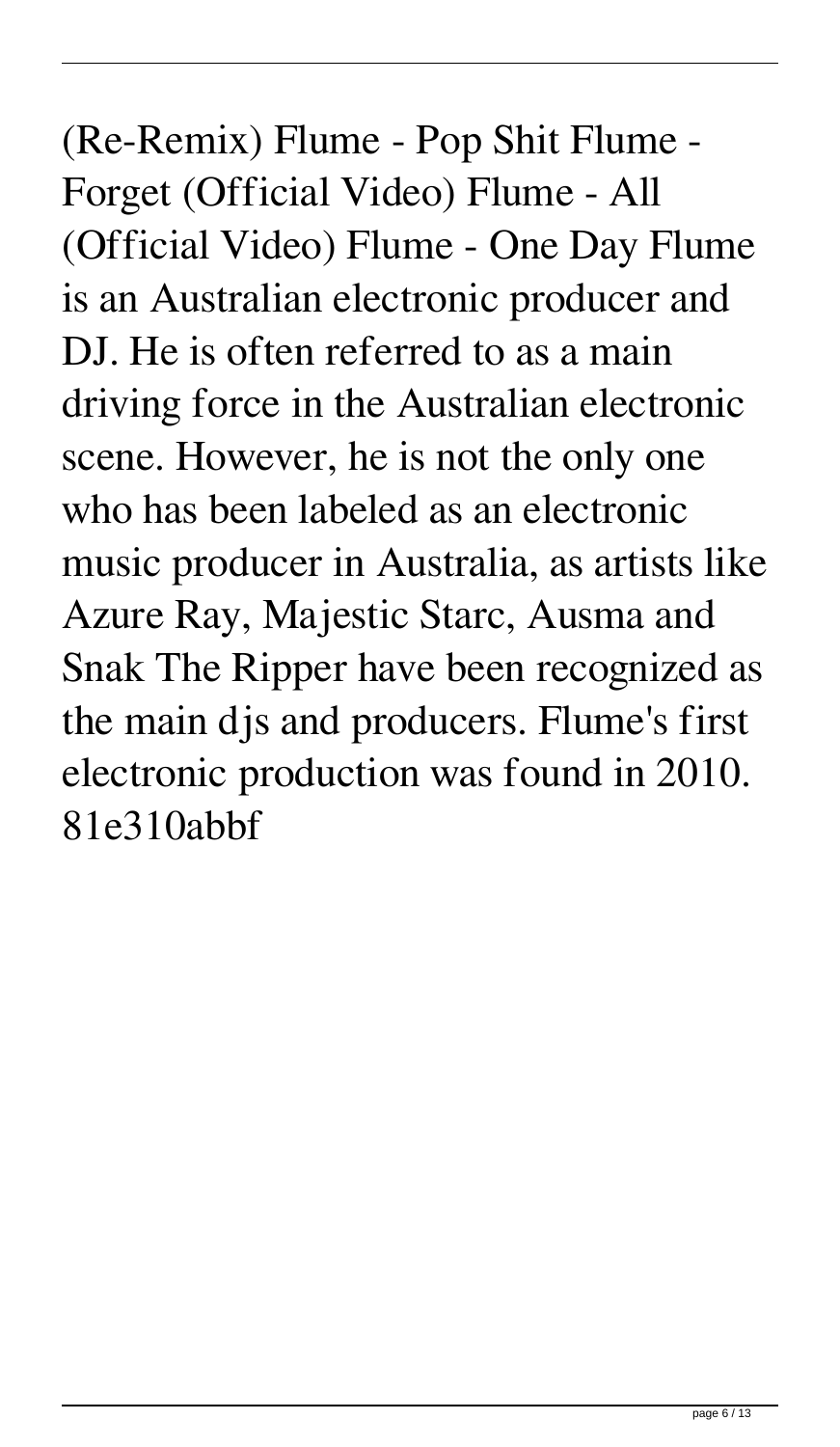**OB PowerPoint Color Picker With Full Keygen [32|64bit] [Updated] 2022**

| designed to let you customize colors of<br>vour PowerPoint presentations. ------------                                                                                                                           |
|------------------------------------------------------------------------------------------------------------------------------------------------------------------------------------------------------------------|
| ------- * **By:** * [SooKo]( * [Team<br>Sooko]( * [SooKo Team]( -----------------                                                                                                                                |
| - * A free PowerPoint add-in. * Powered<br>by [DarkSkin]( ----------------------------                                                                                                                           |
| **Usage Note: ** * This software only<br>applies to Microsoft PowerPoint, not<br>other presentation tools. --------------------<br>$\ast$<br>------------------------                                            |
| **Key features:** * • Easy to select &<br>change color in slide * • Easily select<br>color from included palette or choose a<br>color from your Microsoft Office color<br>scheme * • There is a zoom function to |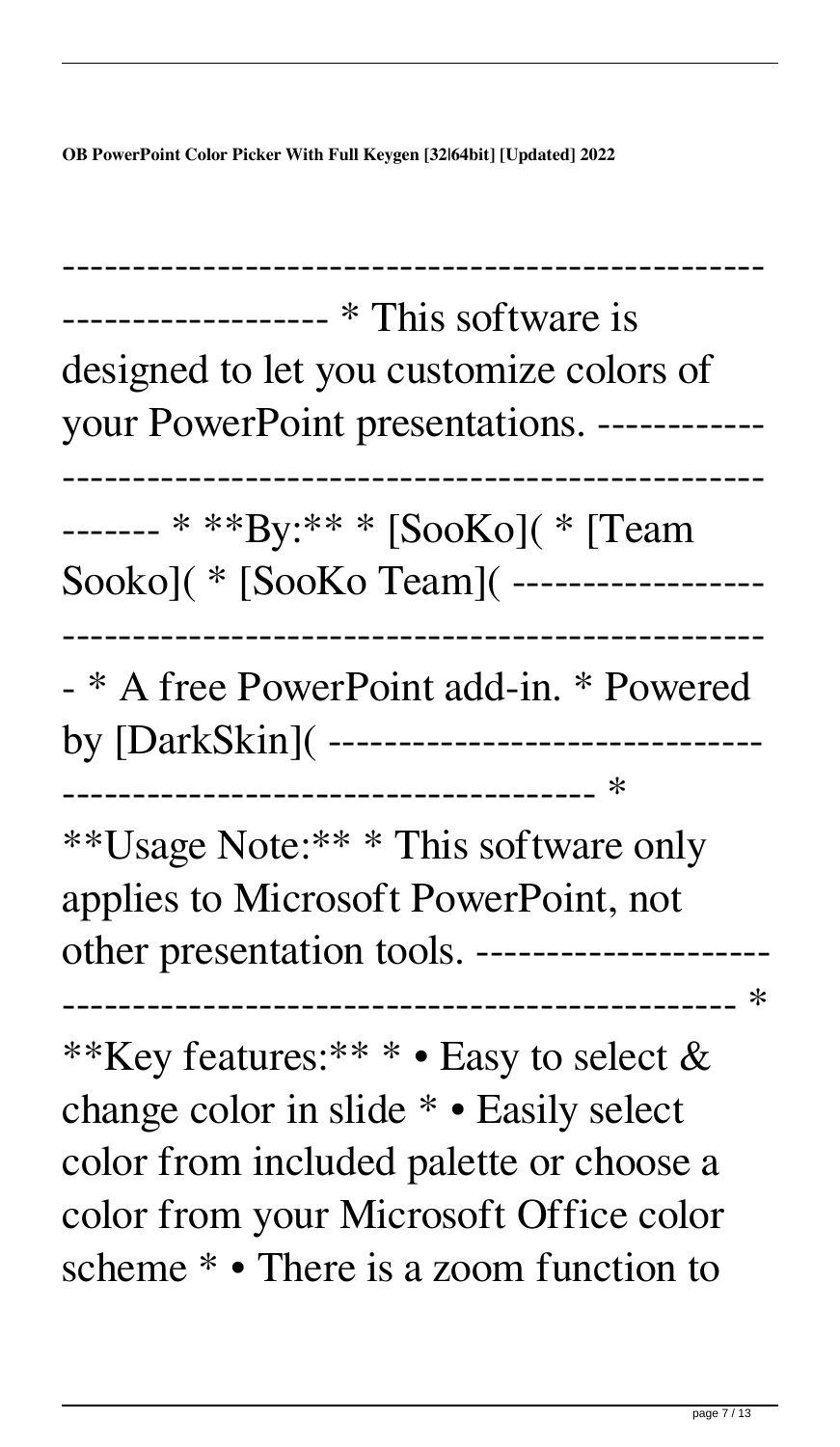make sure you can select the exact color you want \* • Select and change color of text, shapes, image, animation, hyperlinks & background \* • Select and change color of multiple objects simultaneously \* • Back to the original color after finished editing \* • Support automatically refresh color of screen when selecting new color \* • Support screen magnification to help you have a magnified view of the color \* • Support to change to a windows in your PowerPoint presentation \* • Support to insert a new slide (PowerPoint 2003), add a slide to an existing presentation \* • Do not repeat the color (the color you want is never repeated), you can even manage colors in multiple PowerPoint presentations \* • Support to print out the selected color of PowerPoint presentations \* • With hotkeys, you can control the color quickly \* • Support to backup & restore your PowerPoint color settings  $*$  • Friendly with Windows. -------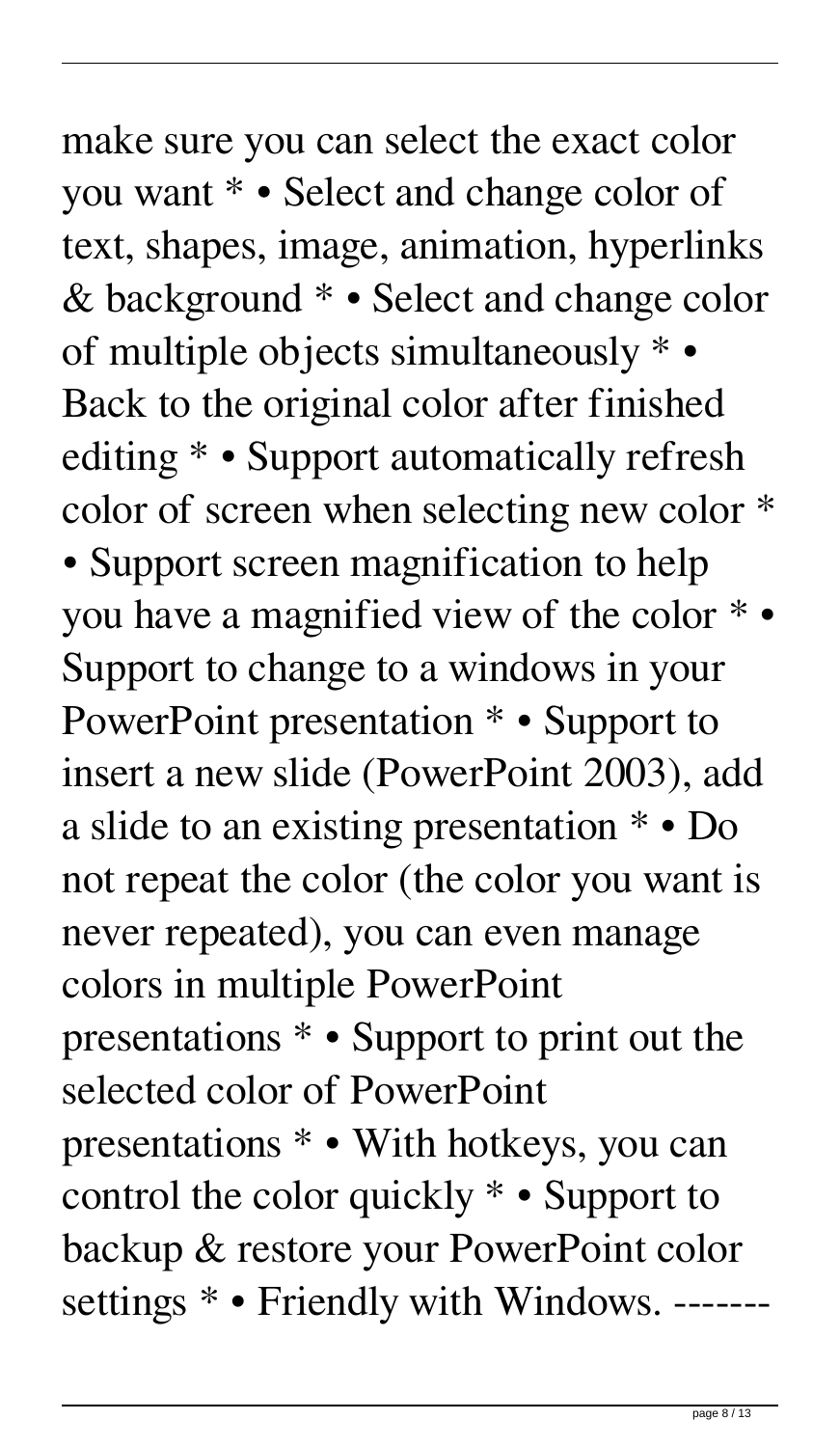-------------------------------------------------- ------------ \* \*\*License:\*\* \* The free version is available only for personal use. \* The commercial version is available for purchase from our Web site: \* [ ------------ -------------------------------------------------- ------- \* \*\*Usage Restrictions:\*\* \* - You can save your selected color in 1 PowerPoint file only \* - You can only

select colors in the next 1 PowerPoint slide \* - You can use 1

**What's New in the OB PowerPoint Color Picker?**

This download includes a demonstration that will run you through the basics of customizing your color schemes. After a brief introduction, you will be presented with a simple color palette that you can customize. You can preview the selection by clicking the mouse over the color, or you can click to the right to toggle the preview. When you're finished, simply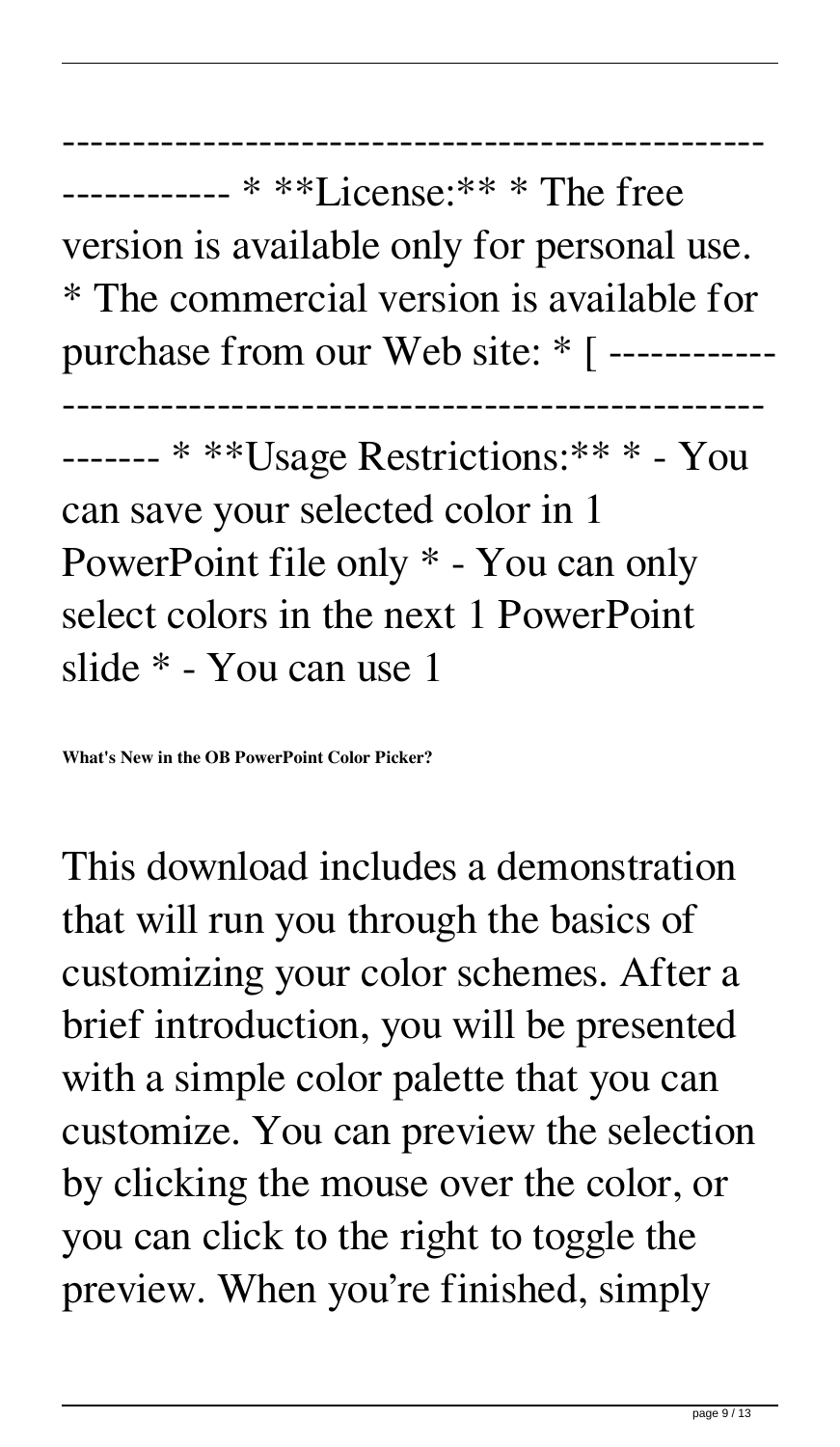## click the Apply Color button. - Color Palettes for: PowerPoint 2003, PowerPoint 2007, PowerPoint 2010, PowerPoint for Mac 2011, PowerPoint 2013, PowerPoint 2016, PowerPoint 2017, PowerPoint 2019 - Size: 8.3 MB Norsk\_Toner\_Palette\_Color\_Pick.zip 8.3 MB - 12/29/2016 - Color Picker is a Microsoft PowerPoint add-in designed to enable you to customize the colors of your slideshow presentations. It comes with a magnification area near the mouseover point for more comfortable selection. You also get the ability to switch to any open window. Description: This download includes a demonstration that will run you through the basics of customizing your color schemes. After a brief introduction, you will be presented with a simple color palette that you can customize. You can preview the selection by clicking the mouse over the color, or you can click to the right to toggle the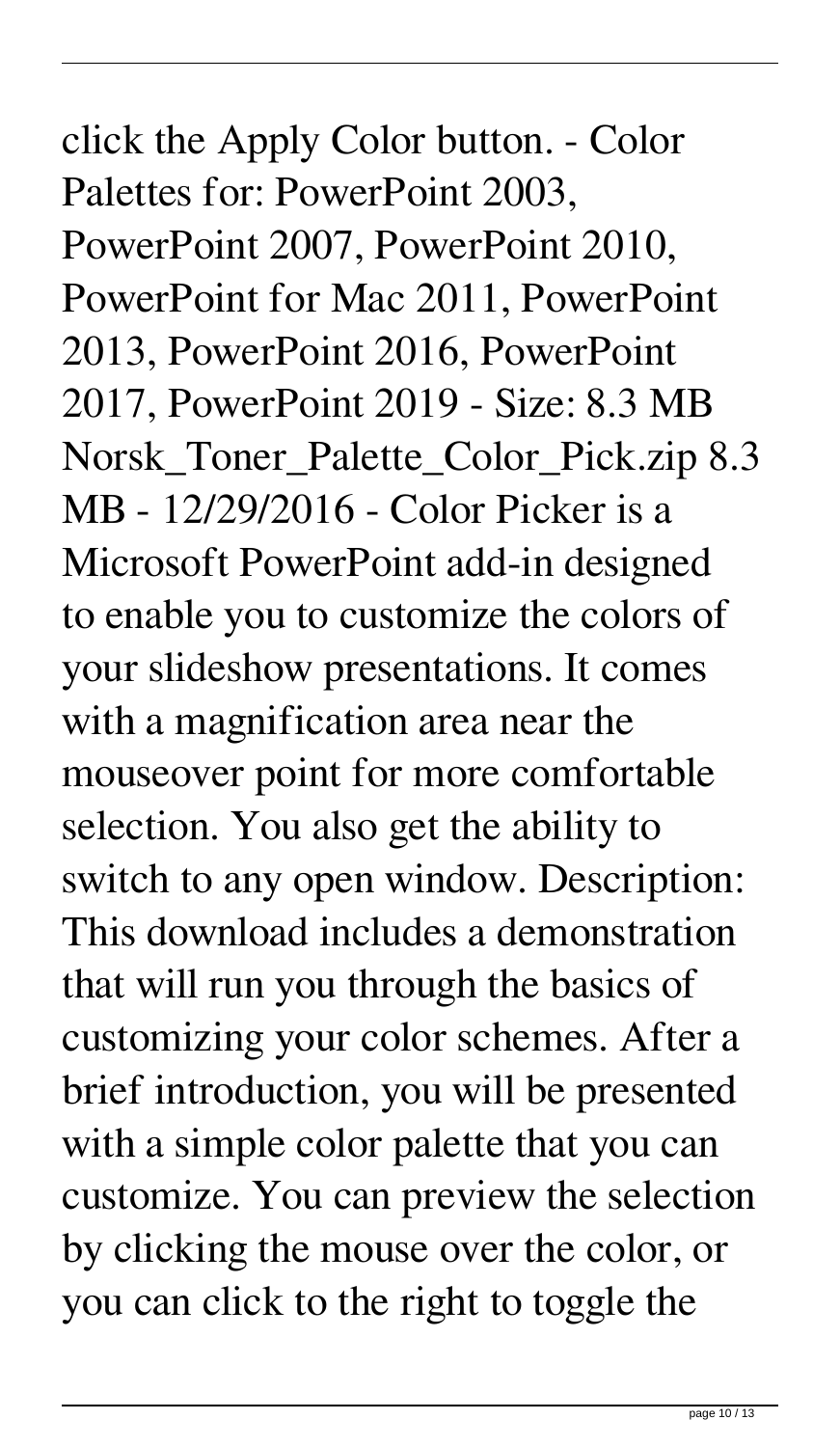preview. When you're finished, simply click the Apply Color button. - Color Palettes for: PowerPoint 2003, PowerPoint 2007, PowerPoint 2010, PowerPoint for Mac 2011, PowerPoint 2013, PowerPoint 2016, PowerPoint 2017, PowerPoint 2019 - Size: 8.3 MB Norsk\_Toner\_Palette\_Tone\_Pick.zip 8.3 MB - 12/29/2016 - Color Picker is a Microsoft PowerPoint add-in designed to enable you to customize the colors of your slideshow presentations. It comes with a magnification area near the mouseover point for more comfortable selection. You also get the ability to switch to any open window. Description: This download includes a demonstration that will run you through the basics of customizing your color schemes. After a brief introduction, you will be presented with a simple color palette that you can customize. You can preview the selection by clicking the mouse over the color, or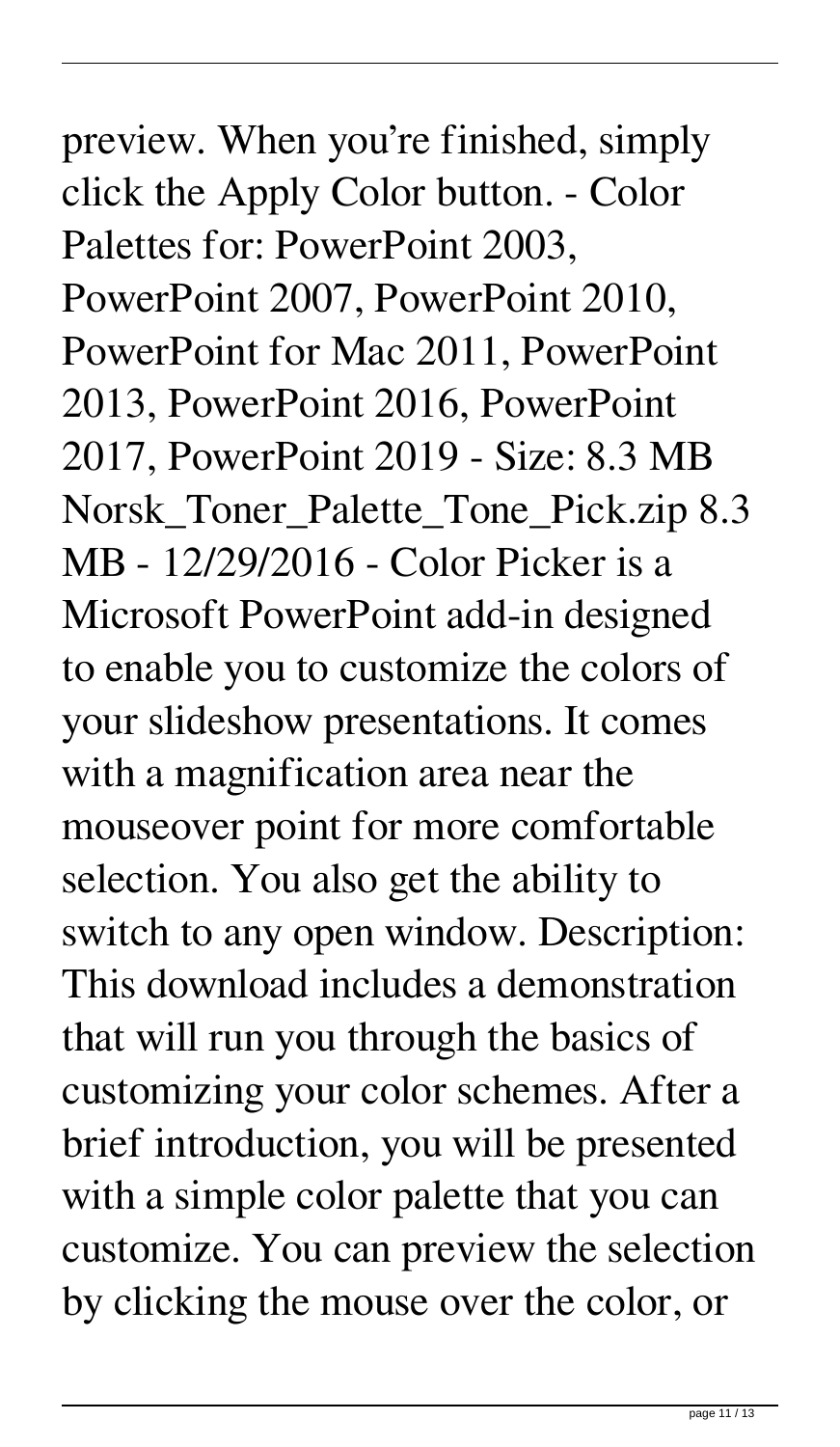you can click to the right to toggle the preview. When you're finished, simply click the Apply Color button. - Color Palettes for: PowerPoint 2003, PowerPoint 2007, PowerPoint 2010, PowerPoint for Mac 2011, PowerPoint 2013, PowerPoint 2016, PowerPoint 2017, PowerPoint 2019 - Size: 8.3 MB